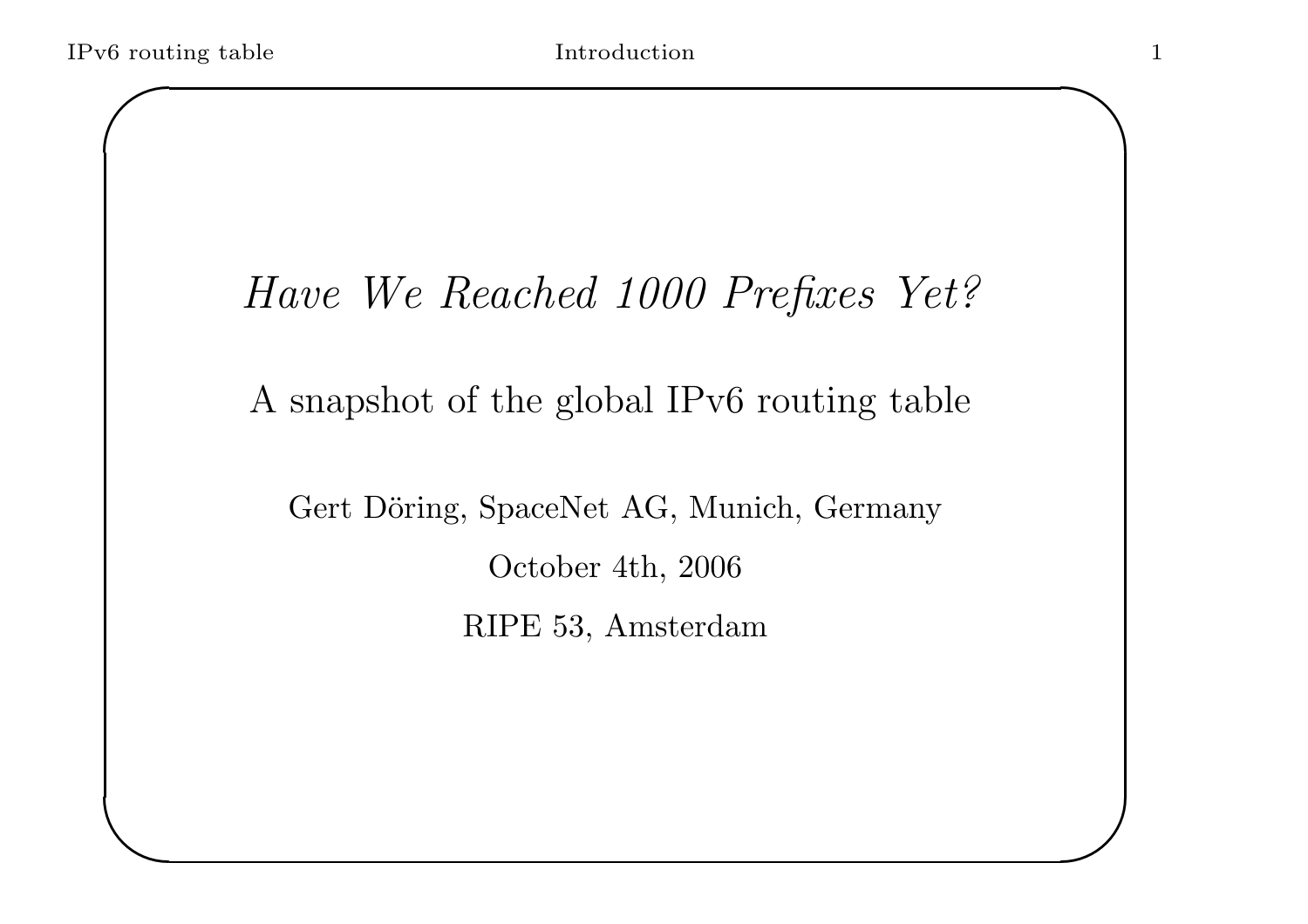## Overview

- $\bullet\,$  pictures  $\&$  trends
- the end of the 6bone
- numbers. . .
- references

 $\overline{\phantom{a}}$ 

Slides online at: http://www.space.net/˜gert/RIPE/R53-v6-table/

 $\overline{\phantom{0}}$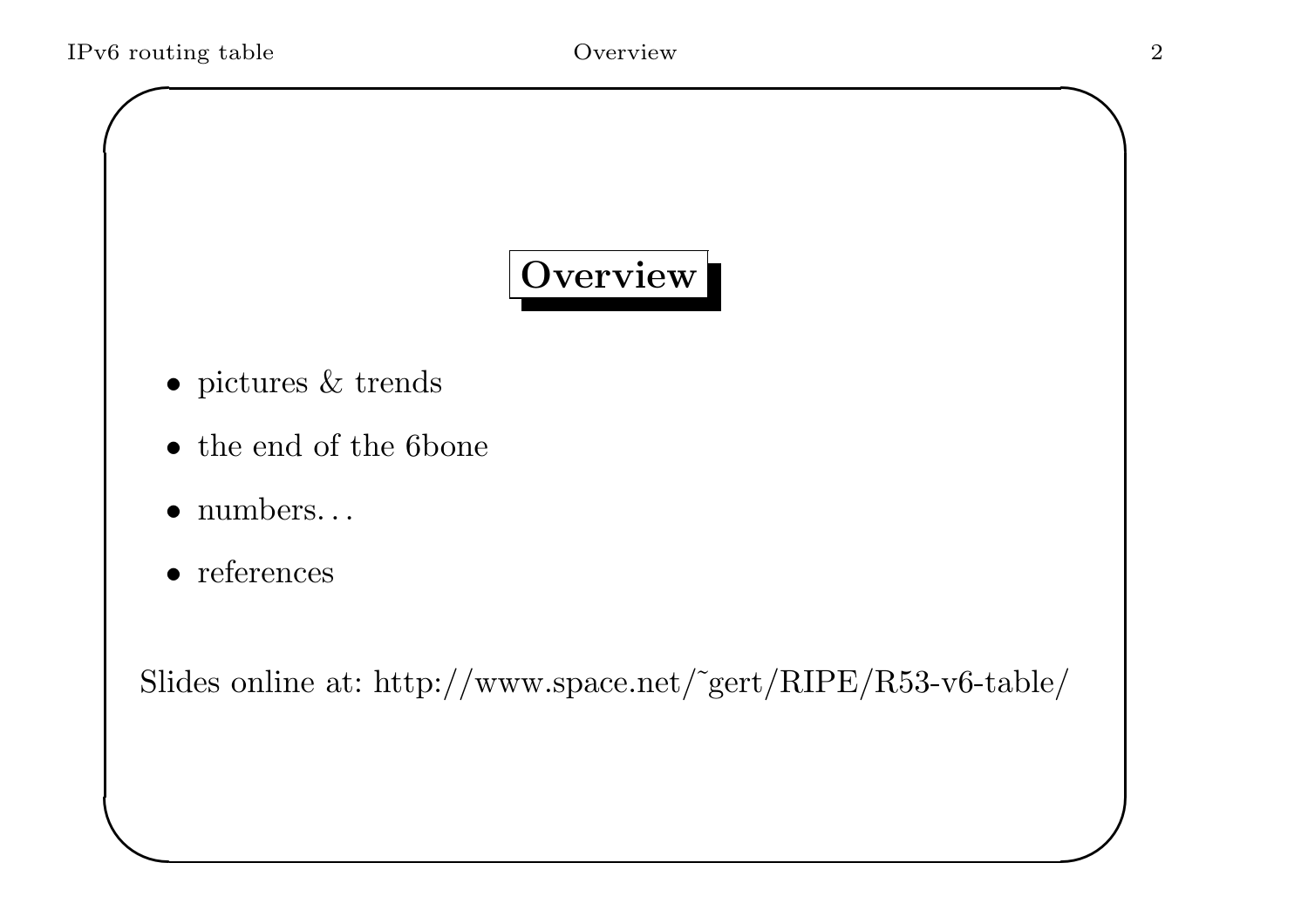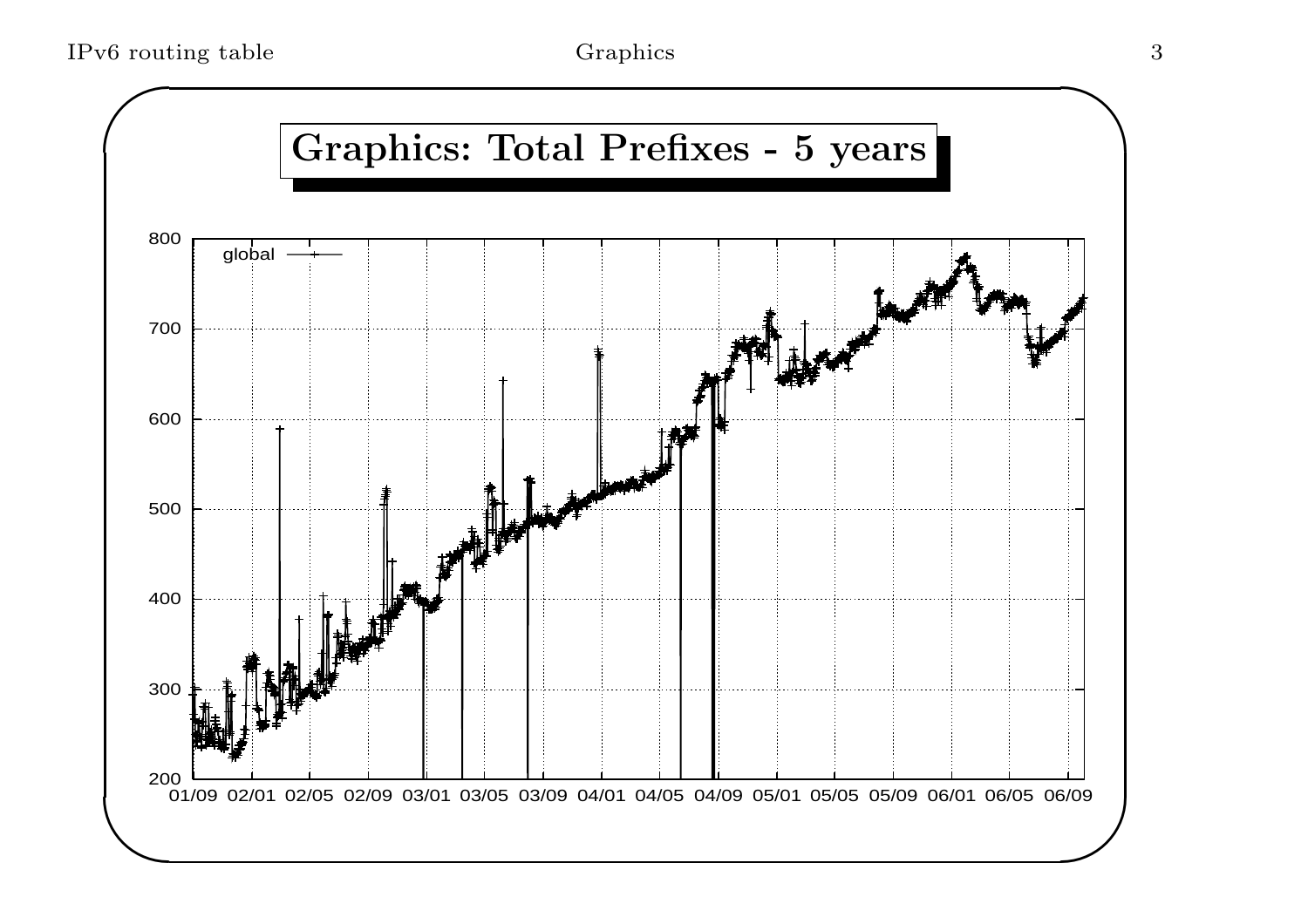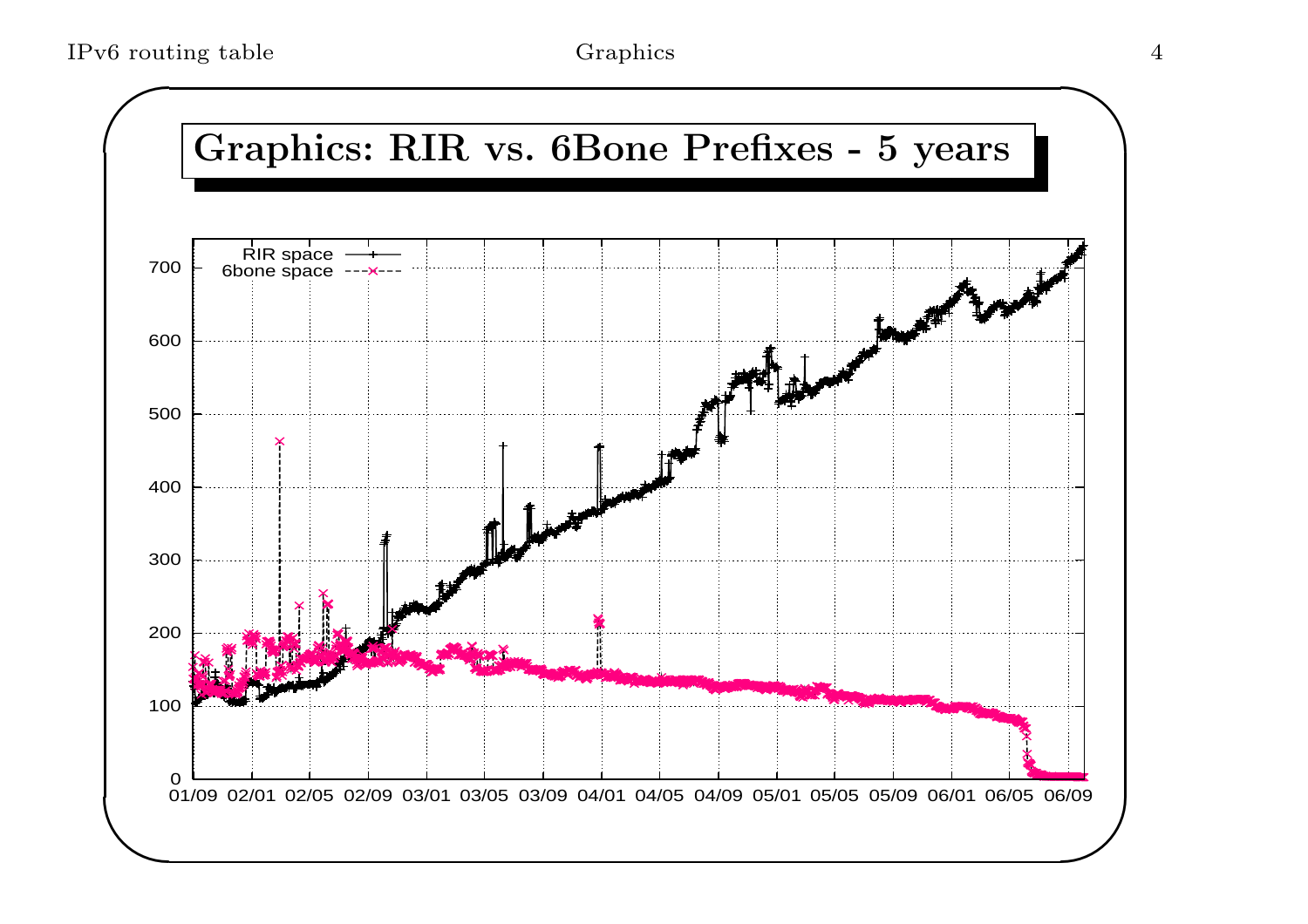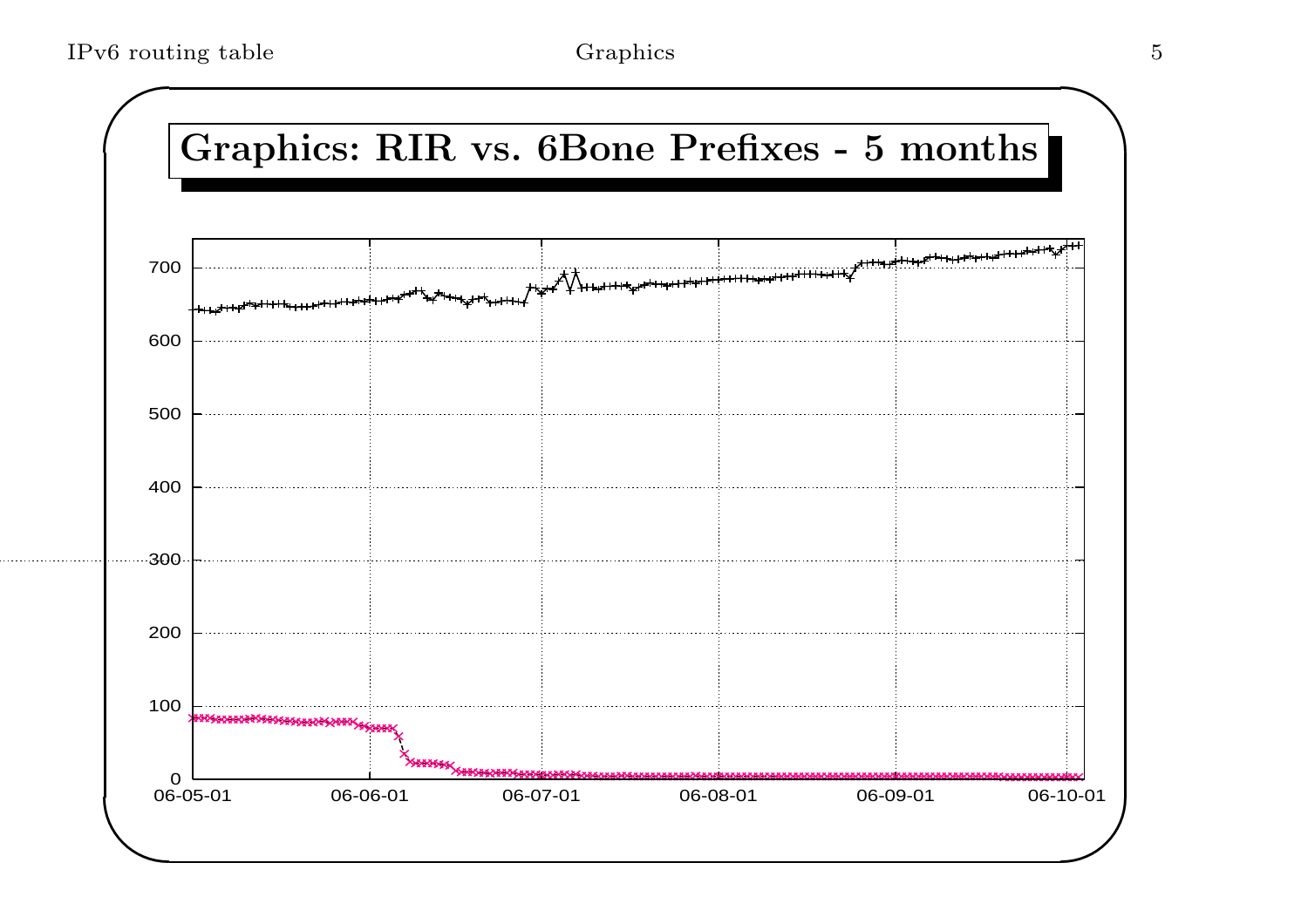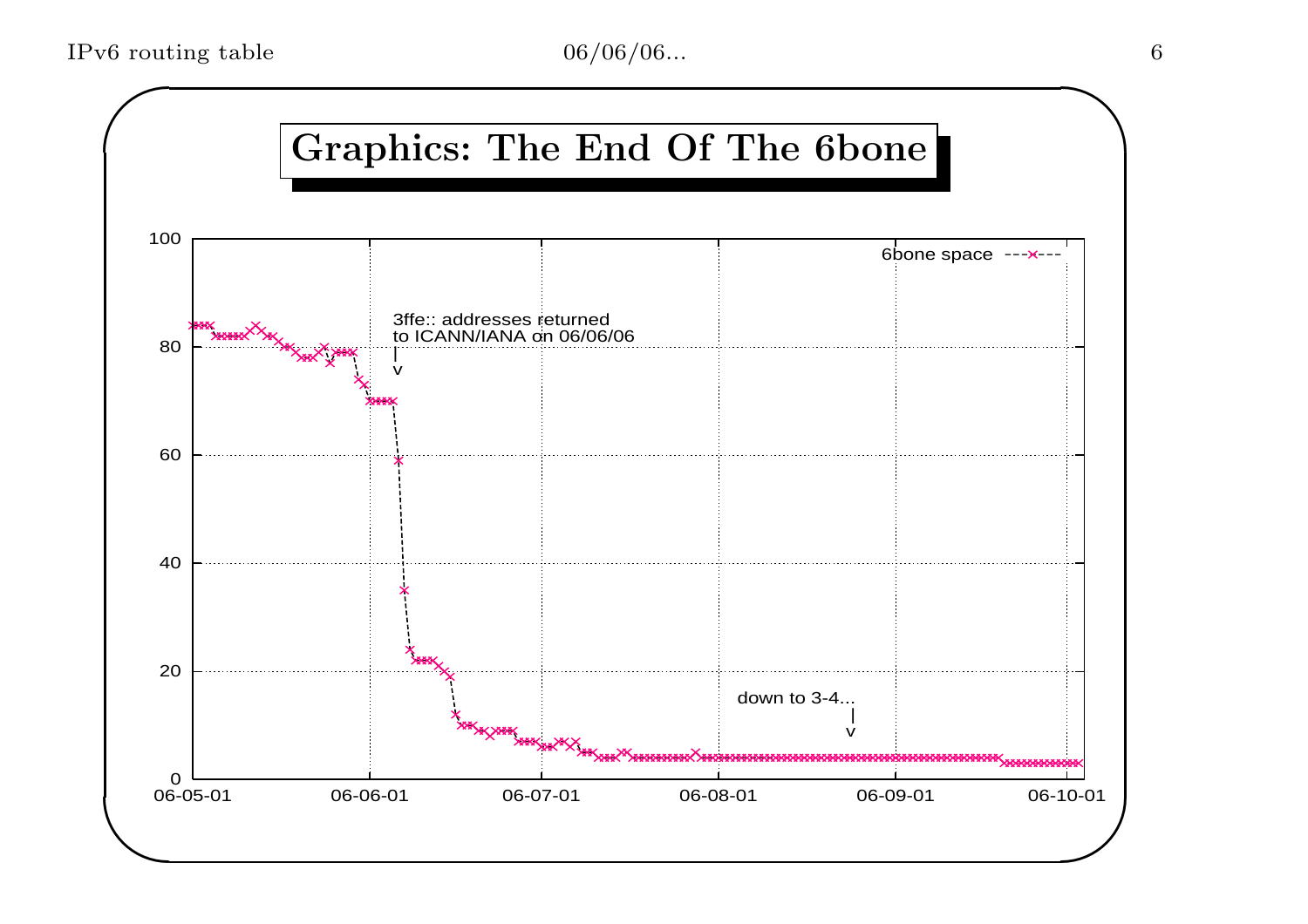#### The End Of The 6bone

- on  $06/06/06$ , the 3FFE addresses allocated to the 6Bone test network have been returned to ICANN/IANA (rfc3701)
- this means: there are no official address holders from 3FFE anymore, anybody still announcing space is an address highjacker
	- \* 3FFE::/24 2001:470:1FFF:2:: 6939 6939 4555 i \* 3FFE:800::/24 2001:470:1FFF:2:: 6939 6939 4555 i \* 3FFE:8110::/28 2001:7F8::CB9:0:1 3257 8954 i
- this does NOT mean
	- "the end of the IPv6 Internet!"
	- "early IPv6 networks will be disconnected!"
- but: please stop using 3FFE transfer networks
- $\begin{array}{c} \begin{array}{c} \end{array} \end{array}$ • please *STOP* giving transit to 3FFE announcements!

 $\overline{\phantom{0}}$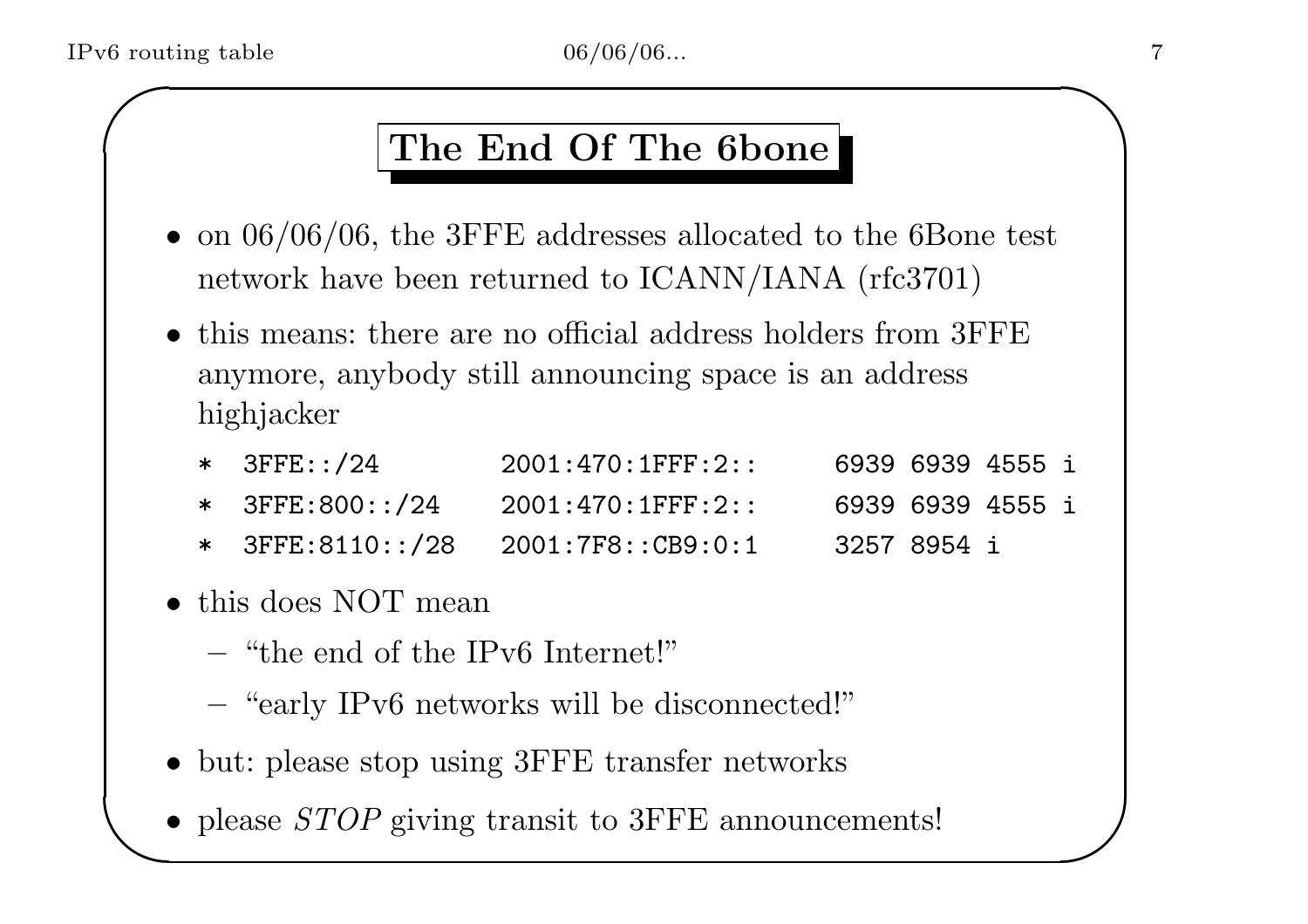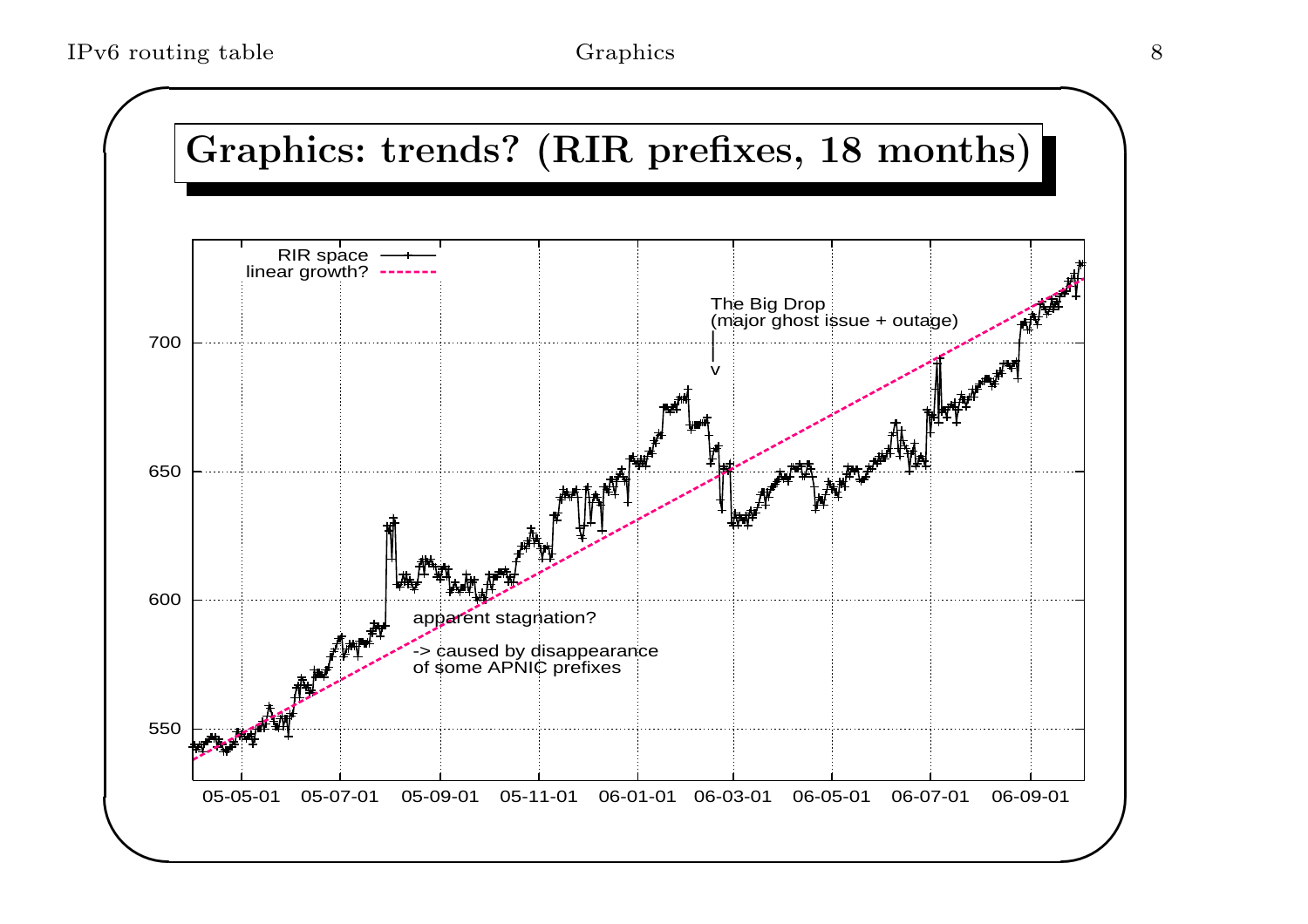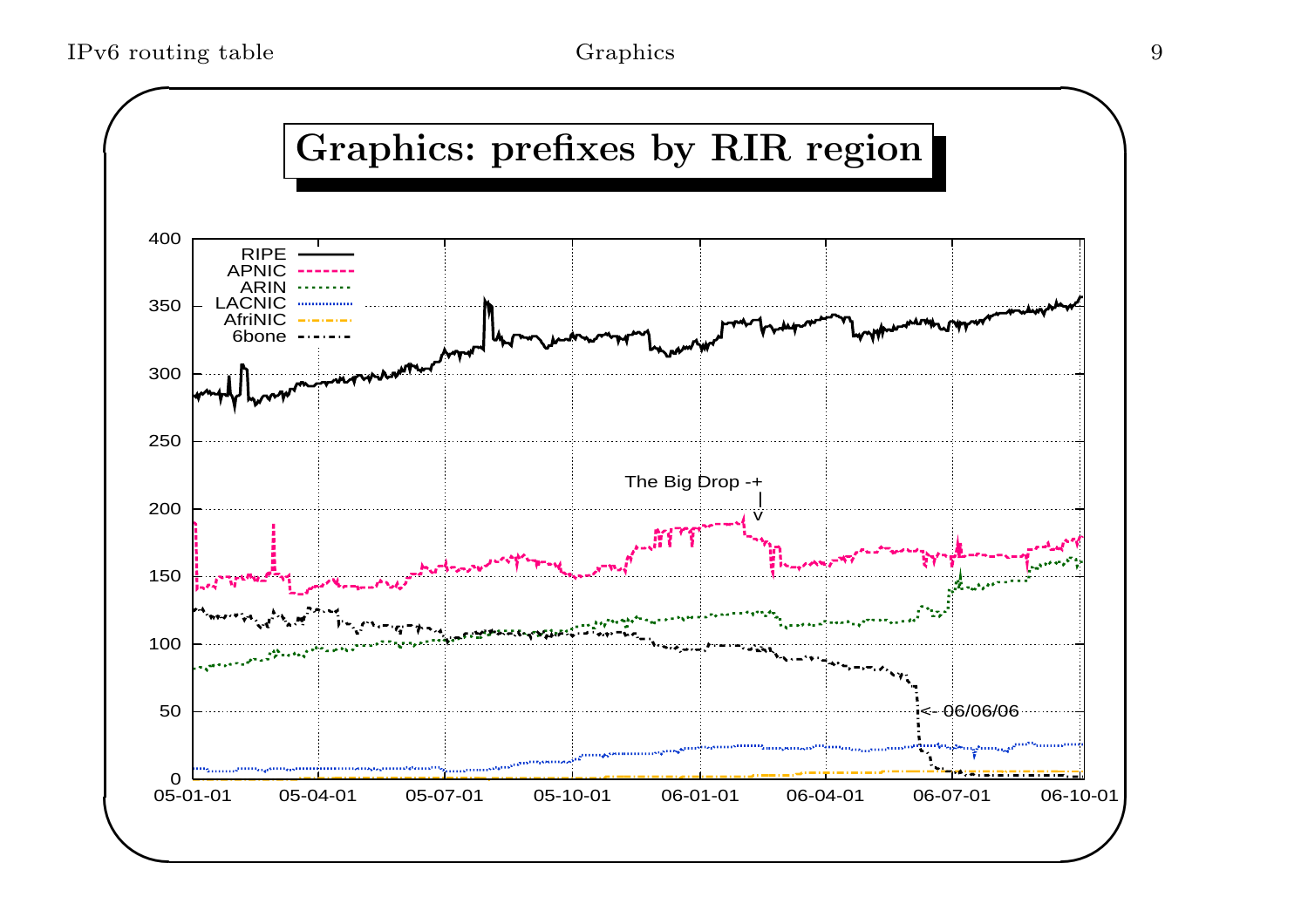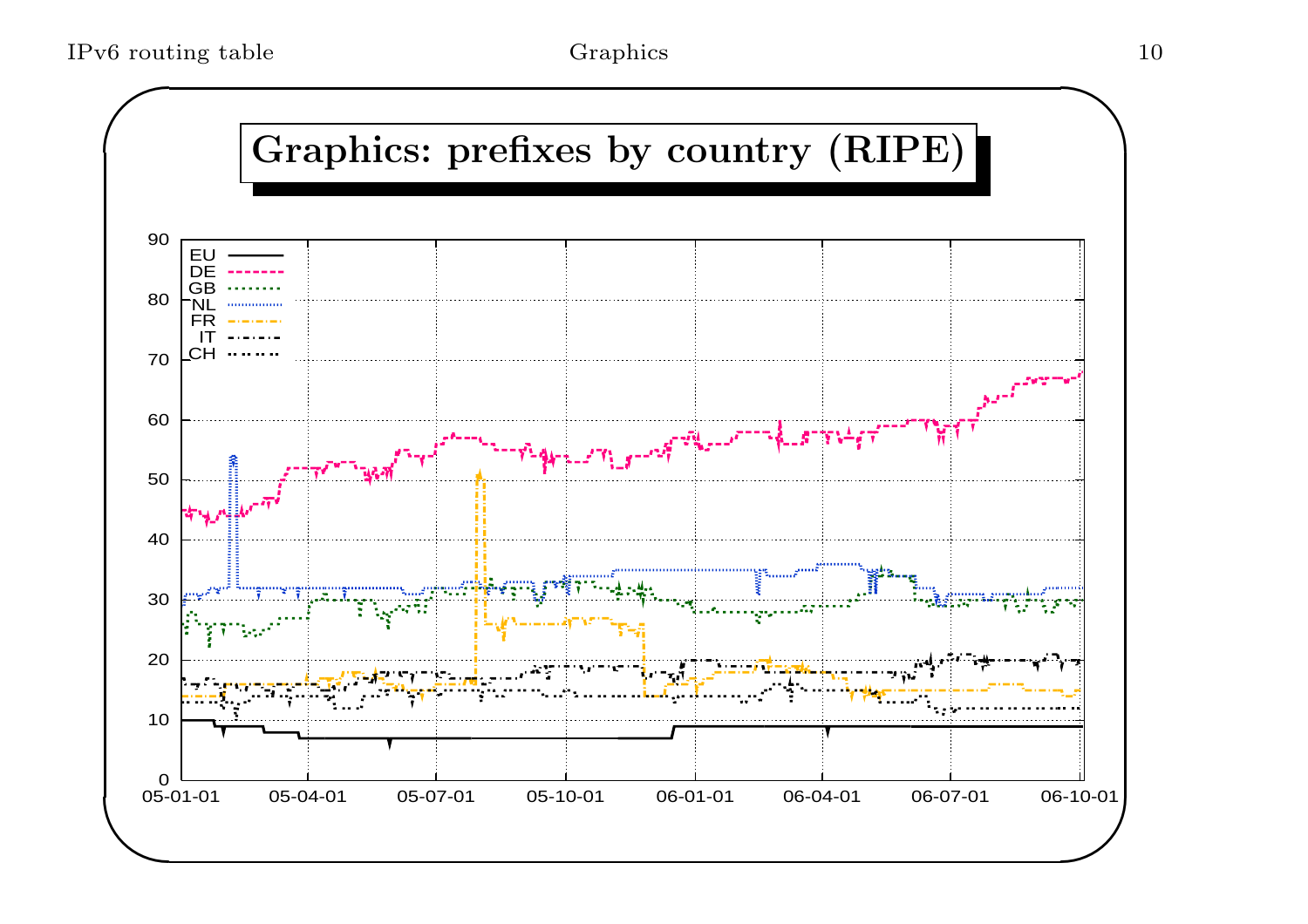# % routing table Mumbers Numbers 11 Numbers - AS numbers

- as of  $2006/10/02$ : 629 unique AS numbers visible  $(04/24: 589)$ 
	- <sup>426</sup> origin-only ASes (no transit paths seen) (391)
	- <sup>179</sup> ASes originate & <sup>g</sup>ive transit (182)
	- $-24$  transit-only ASes (e.g. 57, 2153, 5549, 6667, ...) (16)
- mixture of RIR (2xxx::) and 6Bone (3ffe:: <sup>∗</sup>) space announced
	- <sup>536</sup> ASes originate <sup>1</sup> RIR prefix (447)
	- <sup>0</sup> ASes originate <sup>1</sup> 6Bone prefix (25)
	- $-1$  AS originates 1 6Bone  $+1$  RIR prefix (41)
	- 41 ASes originate 2 RIR prefixes (4 due to  $/32+/35$ )
	- 27 ASes with "more than that", maximum is 15 prefixes
- 4 ASes still announce their prefix as  $/32$  and  $/35$
- $\begin{array}{c} \begin{array}{c} \end{array} \end{array}$ • note: all paths observed from AS5539

 $\overline{\phantom{0}}$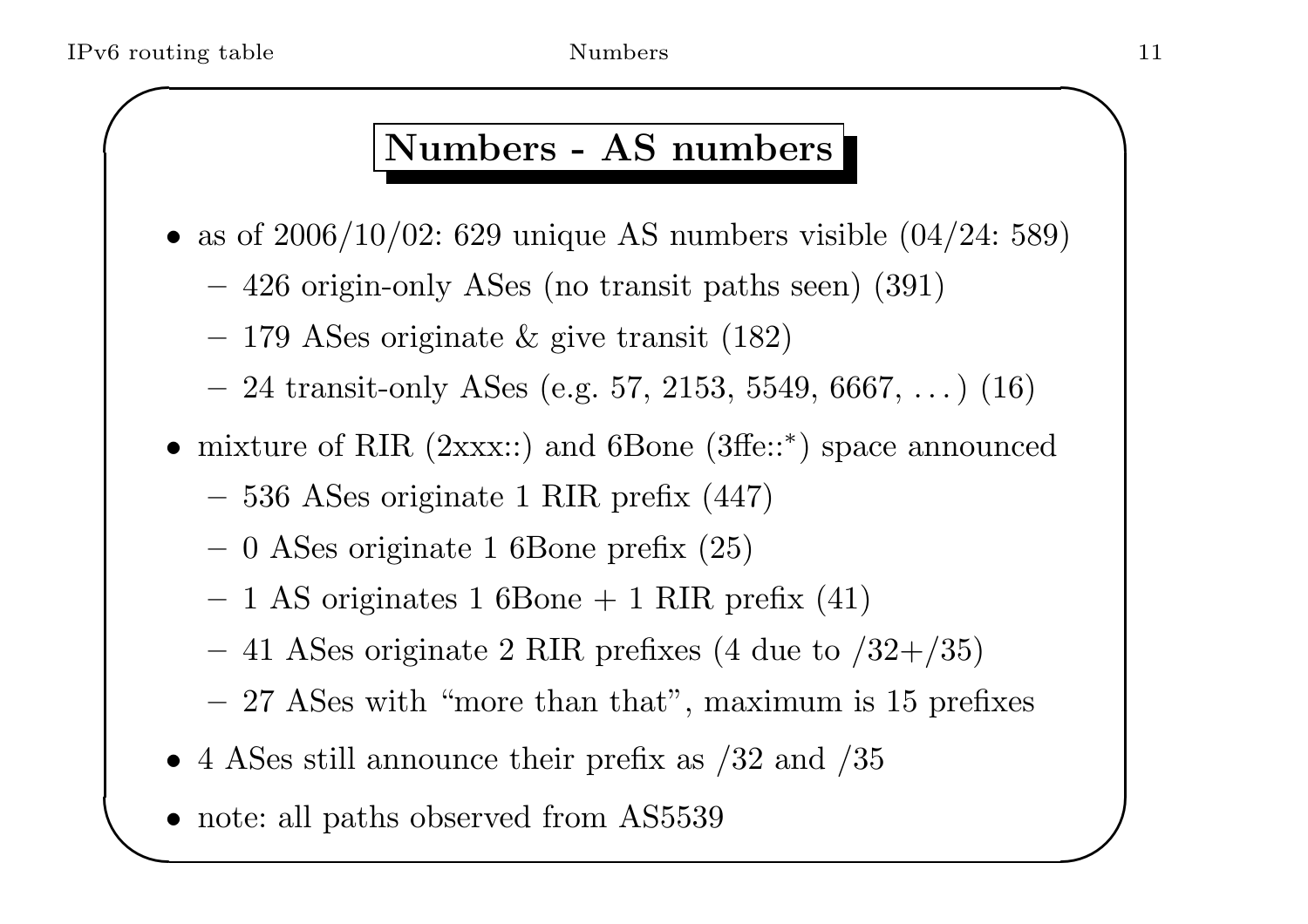|                                            | ASes - why are people announcing $2+$ prefixes               |
|--------------------------------------------|--------------------------------------------------------------|
|                                            | • 6 bone to RIR migration: 1 6 bone, 1 RIR prefix, history!  |
| 2001:420::/35                              | 109 i                                                        |
| 3FFE: COO:: /24                            | 109 i                                                        |
|                                            | • $/35$ to $/32$ migration: 2 RIR prefixes, <i>temporary</i> |
| 2001:420::/35                              | 109 i                                                        |
| 2001:420::/32                              | 109 i                                                        |
|                                            | • Traffic Engineering? Internal aggregation leaking out?     |
| 2001:48D0::/35                             | 3549 11537 2153 195 i                                        |
| 2001:48D0::/34<br>2001:48D0::/33           | 3549 11537 2153 195 i<br>3549 11537 2153 195 i               |
| 2001:48D0::/32                             | 3549 11537 2153 195 i                                        |
| 2001:48D0:2000::/35                        | 3549 11537 2153 195 i                                        |
| 2001:48D0:4000::/35<br>2001:48D0:4000::/34 | 3549 11537 2153 195 i<br>3549 11537 2153 195 i               |
| 2001:48D0:8000::/35                        | 3549 11537 2153 195 i                                        |
| 2001:48D0:8000::/34                        | 3549 11537 2153 195 i                                        |
| 2001:48D0:8000::/33                        | 3549 11537 2153 195 i                                        |
|                                            | $\bullet$ mergers and acquisitions, business units, growth,  |
| 2001:360::/32                              | 1221 i                                                       |
| 2001:8000::/20                             | 1221 i                                                       |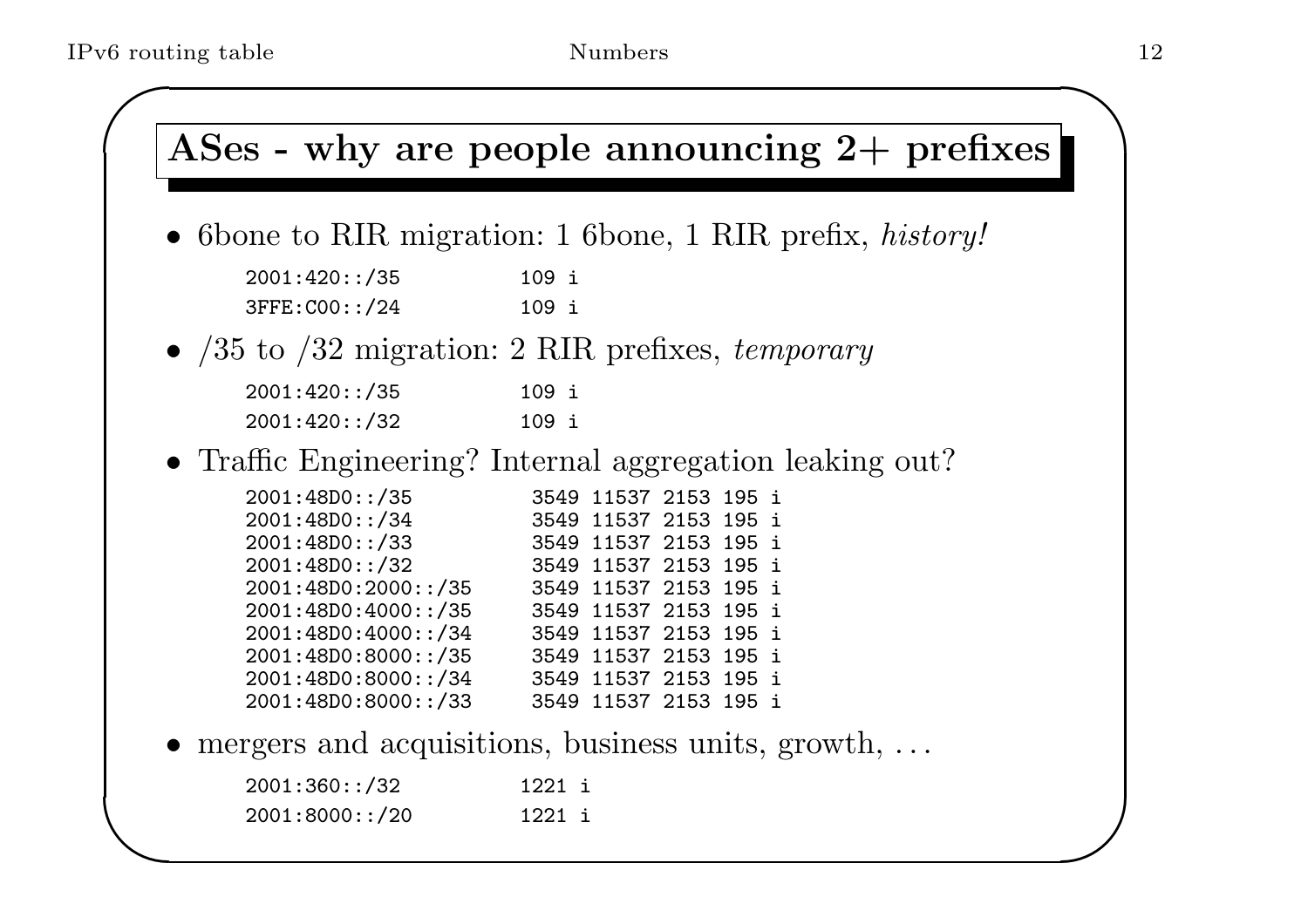# of routing table Numbers 13 Numbers - Prefixes

As of 2006/10/02: <sup>734</sup> prefixes in total (2006/04/24: 724)

| n             | global         | RIR space      | 6bone            | 6t <sub>04</sub> | (2006/04/24)        |
|---------------|----------------|----------------|------------------|------------------|---------------------|
| /16           |                |                | $\left( \right)$ | $\perp$          | (1 0 0 1)           |
| $/19-21$      | 6              | 6              | $\overline{0}$   | $\overline{0}$   | (6600)              |
| /24           | 3              |                | $\overline{2}$   | $\overline{0}$   | (300300)            |
| $/25 - /27$   | 3              | 3              | $\theta$         | $\theta$         | (1 1 0 0)           |
| /28           | $\overline{2}$ |                |                  | $\left( \right)$ | $(22\; 1\; 21\; 0)$ |
| $/29 - / 30$  | 3              | 3              |                  | $\overline{0}$   | (3300)              |
| $^{\prime}32$ | 567            | 567            | $\overline{0}$   | $\overline{0}$   | $(538\;513\;25\;0)$ |
| $/33 - / 34$  | 10             | <b>10</b>      | $\overline{0}$   | $\overline{0}$   | $(4\; 4\; 0\; 0)$   |
| $^{\prime}35$ | 30             | 30             | $\overline{0}$   | $\theta$         | $(24\;24\;0\;0)$    |
| $/36 - /39$   | 3              | 3              | $\theta$         | $\overline{0}$   | 1100                |
| /40           | 9              | 9              | $\left( \right)$ | $\theta$         | (6510)              |
| $/41 - /47$   | $\overline{5}$ | 5              | $\left( \right)$ | $\theta$         | (3300)              |
| /48           | 86             | 86             | $\overline{0}$   | $\overline{0}$   | $(84\ 77\ 7\ 0)$    |
| $/52 - / 60$  |                |                | $\theta$         | $\overline{0}$   | (1 1 0 0)           |
| /64           | $\overline{5}$ | $\overline{5}$ | $\overline{0}$   | $\overline{0}$   | (0 0 0 0)           |
| $/65 - /128$  | O              |                | $\overline{0}$   | $\overline{0}$   | $(0\; 0\; 0\; 0)$   |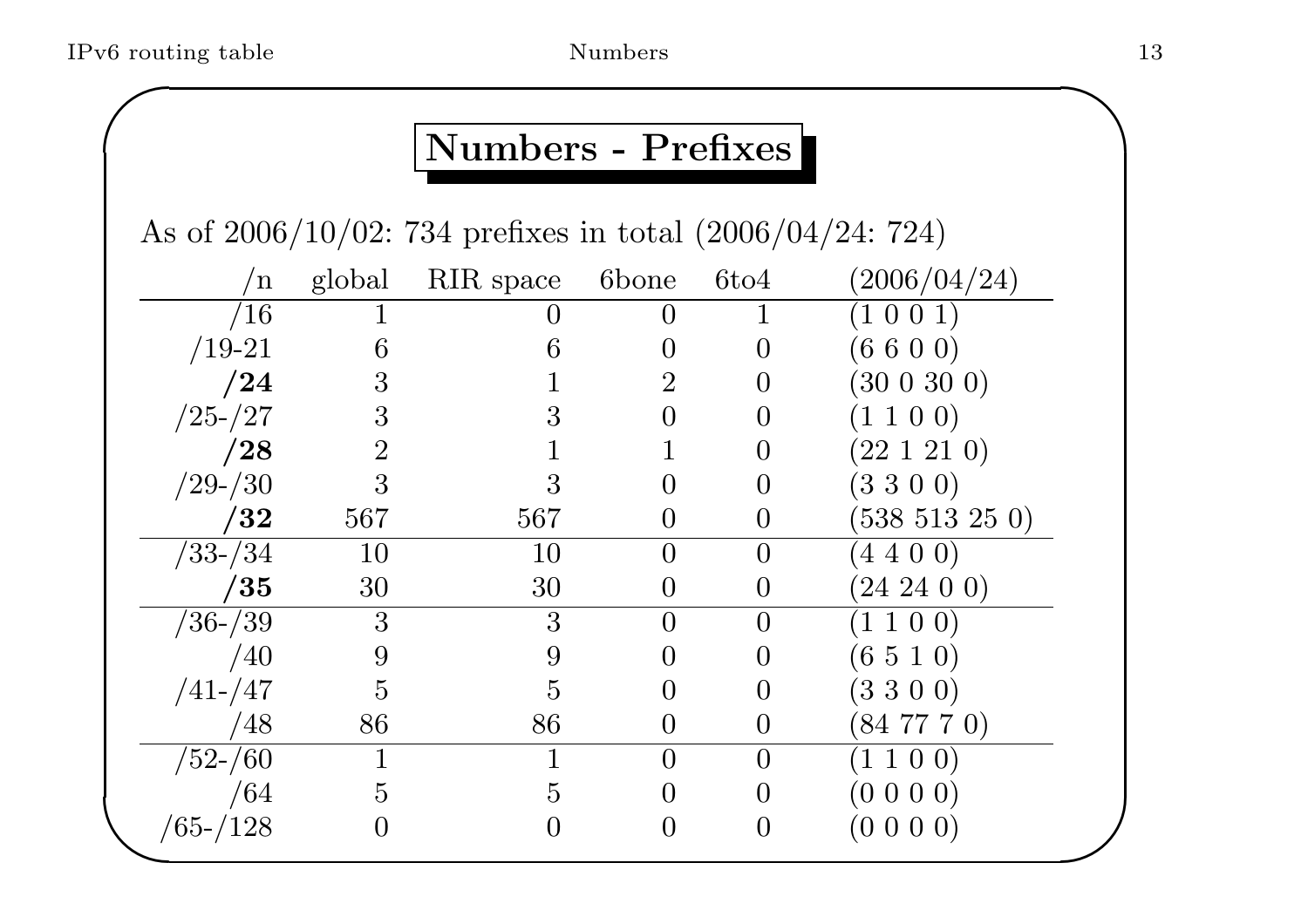# of routing table More Numbers 14 Numbers: RIRs, Allocations, ...

• On  $2006/10/03$ , 1144 LIR blocks  $(2000::/4)$  allocated by RIRs:

| <b>RIR</b>    | alloc. | members          | perc.   | on $2006/04/24$ |
|---------------|--------|------------------|---------|-----------------|
| <b>ARIN</b>   | 212    | $\degree$ 2565   | $8.3\%$ | 198 $(+7\%)$    |
| <b>APNIC</b>  | 263    | $~\tilde{}~2143$ | 12.3%   | 249 $(+6\%)$    |
| <b>RIPE</b>   | 583    | $\degree$ 4471   | 13.0%   | 547 $(+7\%)$    |
| <b>LACNIC</b> | 63     | $\tilde{ }}564$  | 11.2%   | 51 $(+24\%)$    |
| AfriNIC       | 23     | $\tilde{ }$ 350  | $6.6\%$ | 11 $(+109\%)$   |

- note: not counting /48 microallocs and  $\sqrt{35} \Rightarrow 32$  extentions
- actual *percentage* with IPv6 similar among regions
- $\begin{array}{c} \begin{array}{c} \end{array} \end{array}$  $\bigcup$ • 489 (R52: 437) allocations visible in routing table (only  $42\%$ )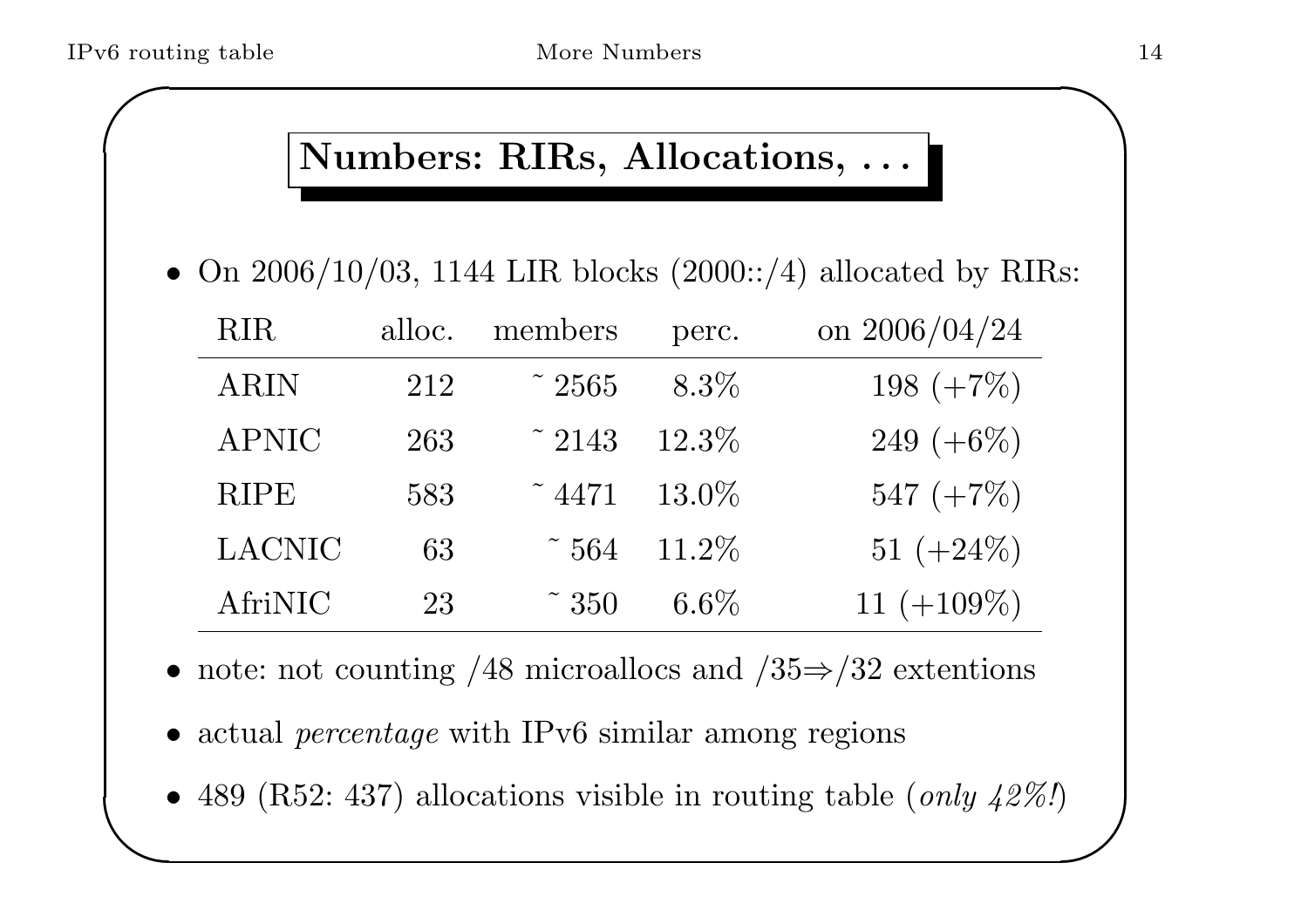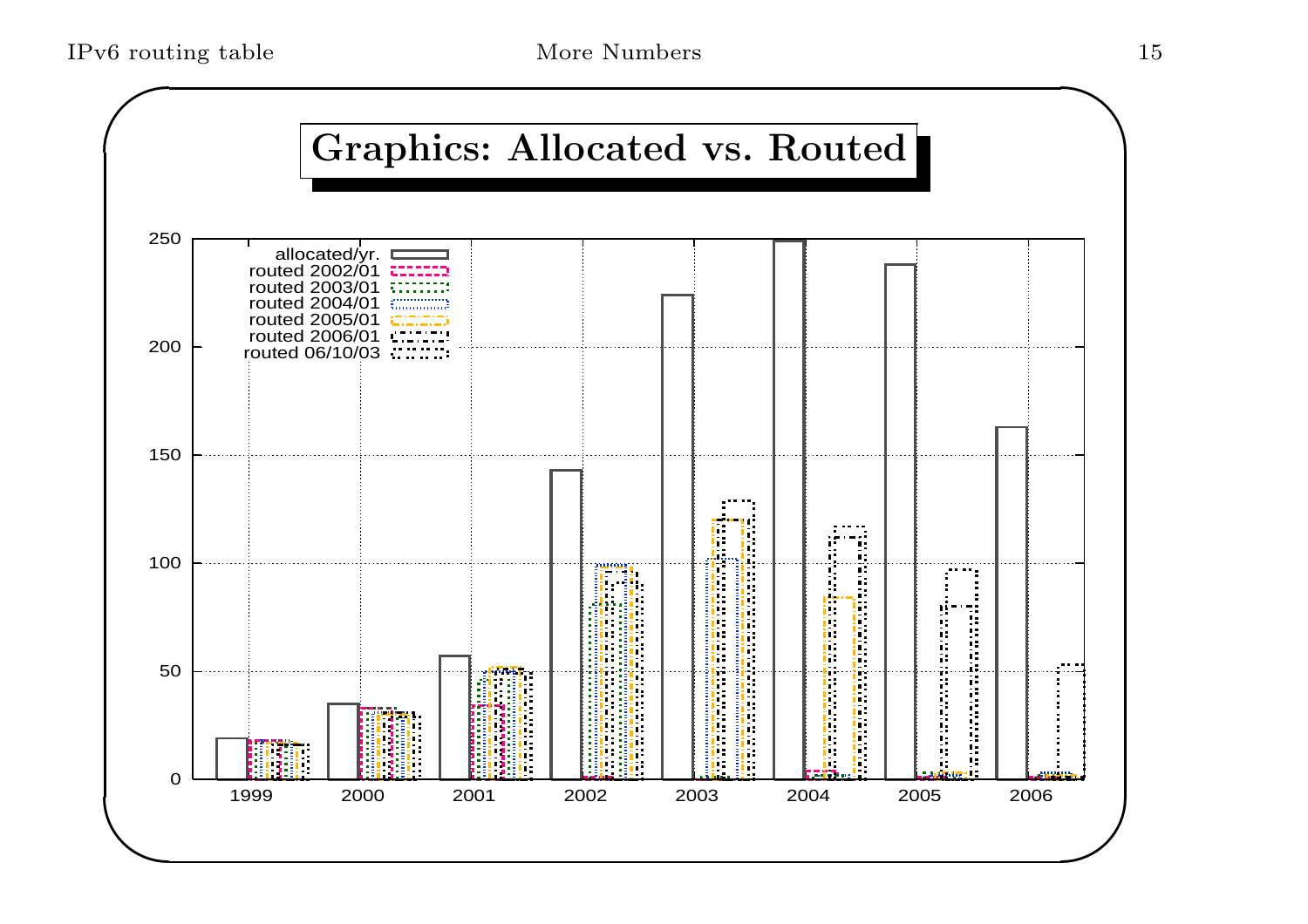# For couting table More Numbers 16 Numbers: RIRs: notable allocations (1)

- more "very large" allocations seen:
	- $-2404:0e0::/28$  MCI Asia Ptr, AP  $(2006/05/10)$
	- 2404:180::/28 Samsung Networks, KR (2006/08/28)
	- 2610:080::/29 RCN Corporation, US (2006/06/02)
	- $-$  2a01:110::/31 Microsoft, GB\* (2006/06/01)
	- $-$  2a01:2000::/20 Telecom Italia, IT (2006/05/16)
- first IPv6 PI networks assigned by ARIN:
	- 2620::/48 U.S. Securities & Exchange C. (2006/09/13)
	- $-2620:0:10::/48$  S. D. Warren Services  $(2006/09/13)$
	- $-2620:0:20::/48$  CollabNet  $(2006/09/13)$
	- 2620:0:30::/48 Tellme Networks (2006/09/14)
	- $-2620:0:40::/48$  YouTube, Inc.  $(2006/09/19)$
	- $-2620:0:50::/48$  Univ. of Texas at Austin  $(2006/09/21)$
- $\begin{array}{c} \begin{array}{c} \end{array} \end{array}$ • expect DNS anycast assignments from RIPE (2001:678::/29)
	- $\bullet \Rightarrow$  check your BGP filters!!

 $\overline{\phantom{0}}$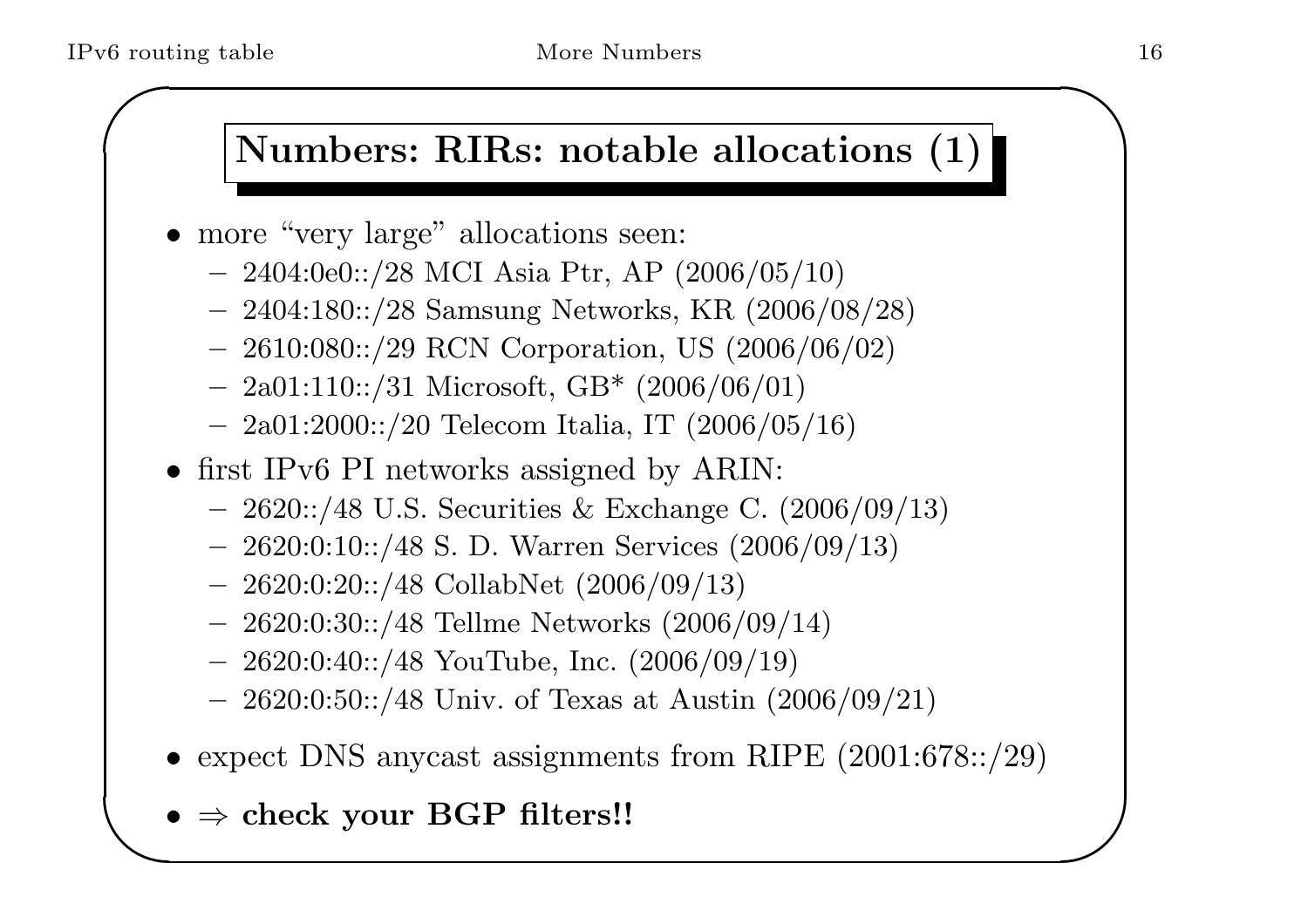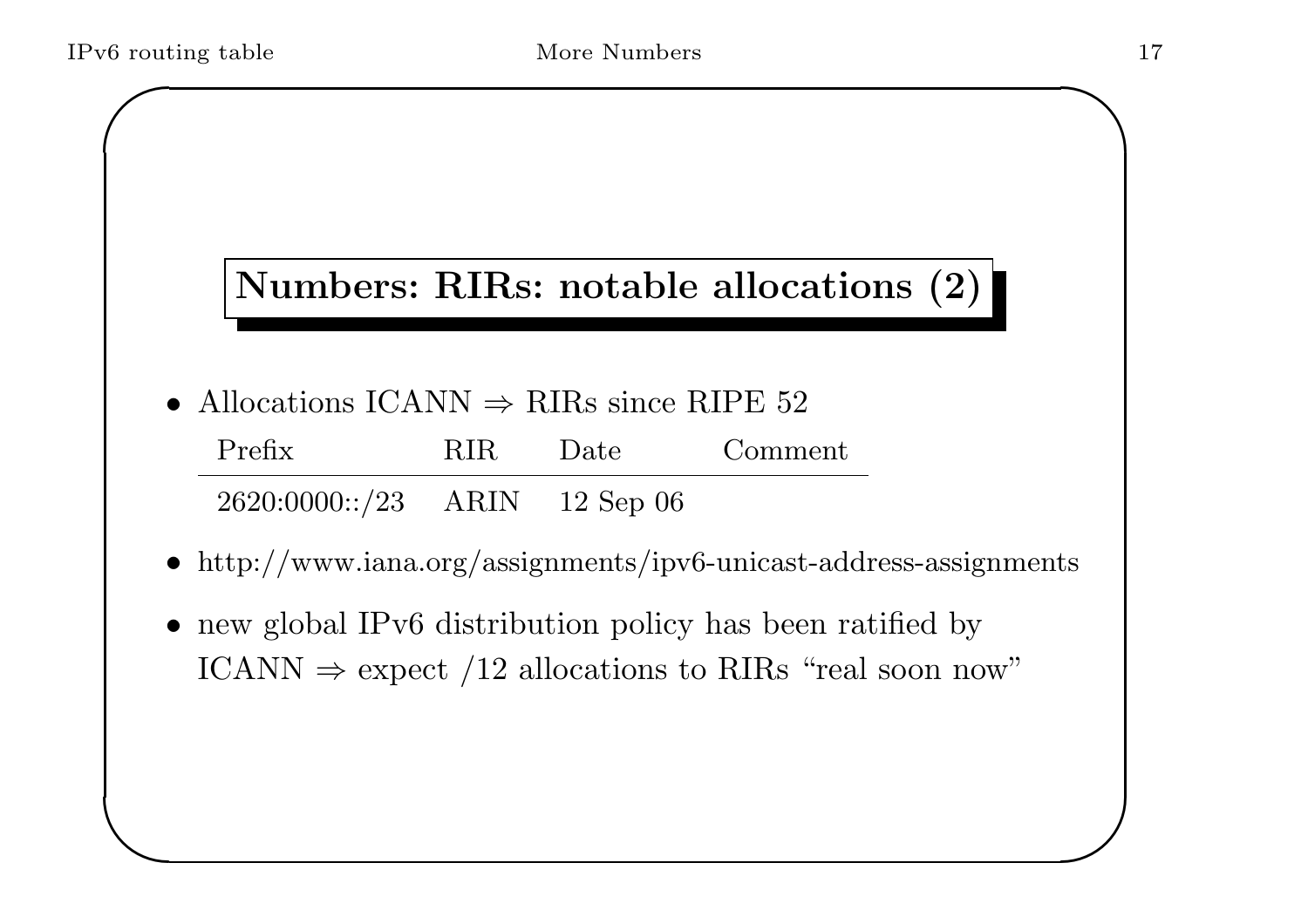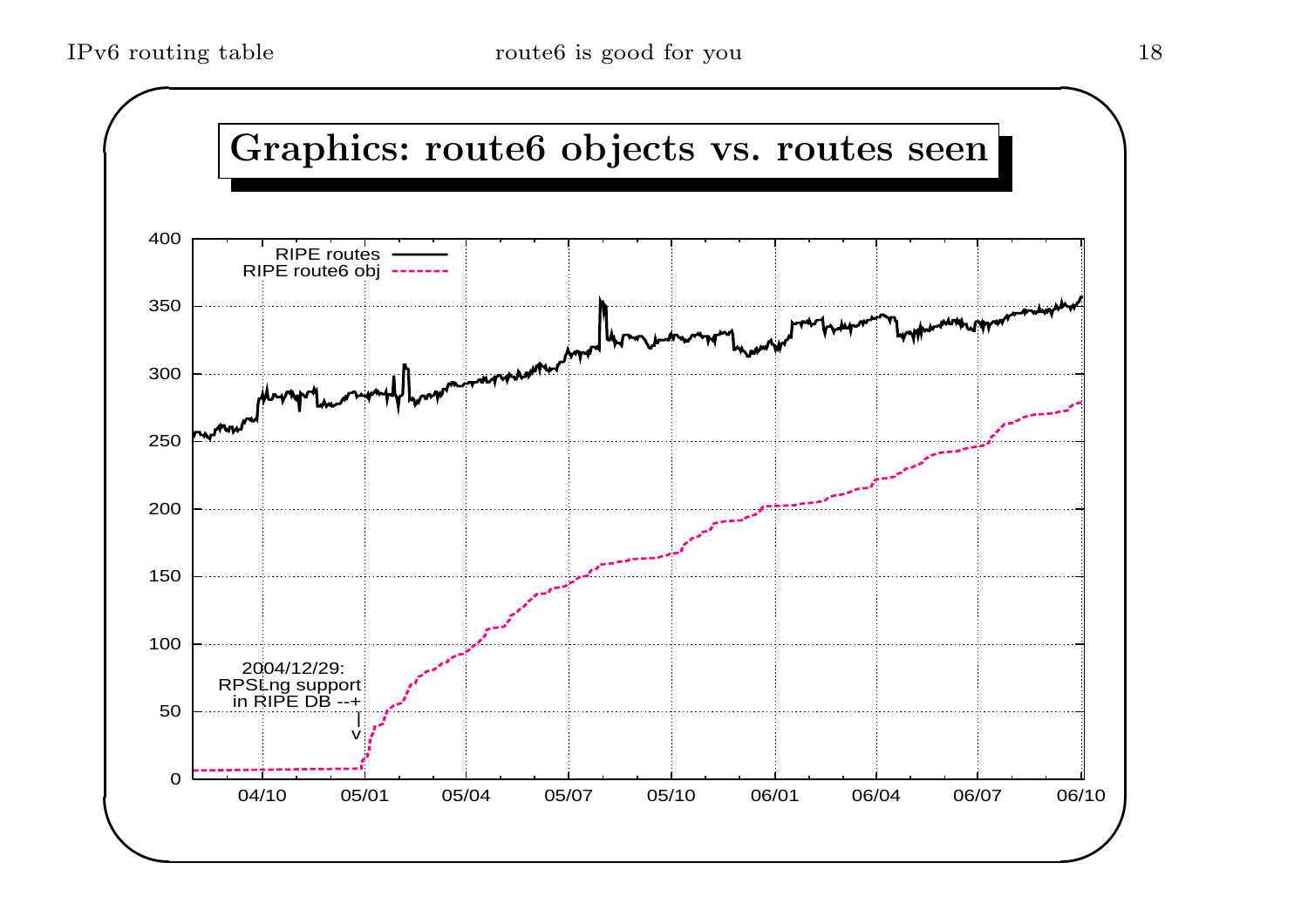#### route6 object example

- it's as easy as this...
	- route6: 2001:608::/32 descr: DE-SPACE-2001-0608 descr: SpaceNET AG, Munich origin: AS5539 notify: noc@space.net mnt-by: SPACENET-N changed: gert@space.net 20041230 source: RIPE
- $\setminus$  $\bigcup$ • strongly recommended, helps upstream/peer ASes build decent BGP filters, based on IRR data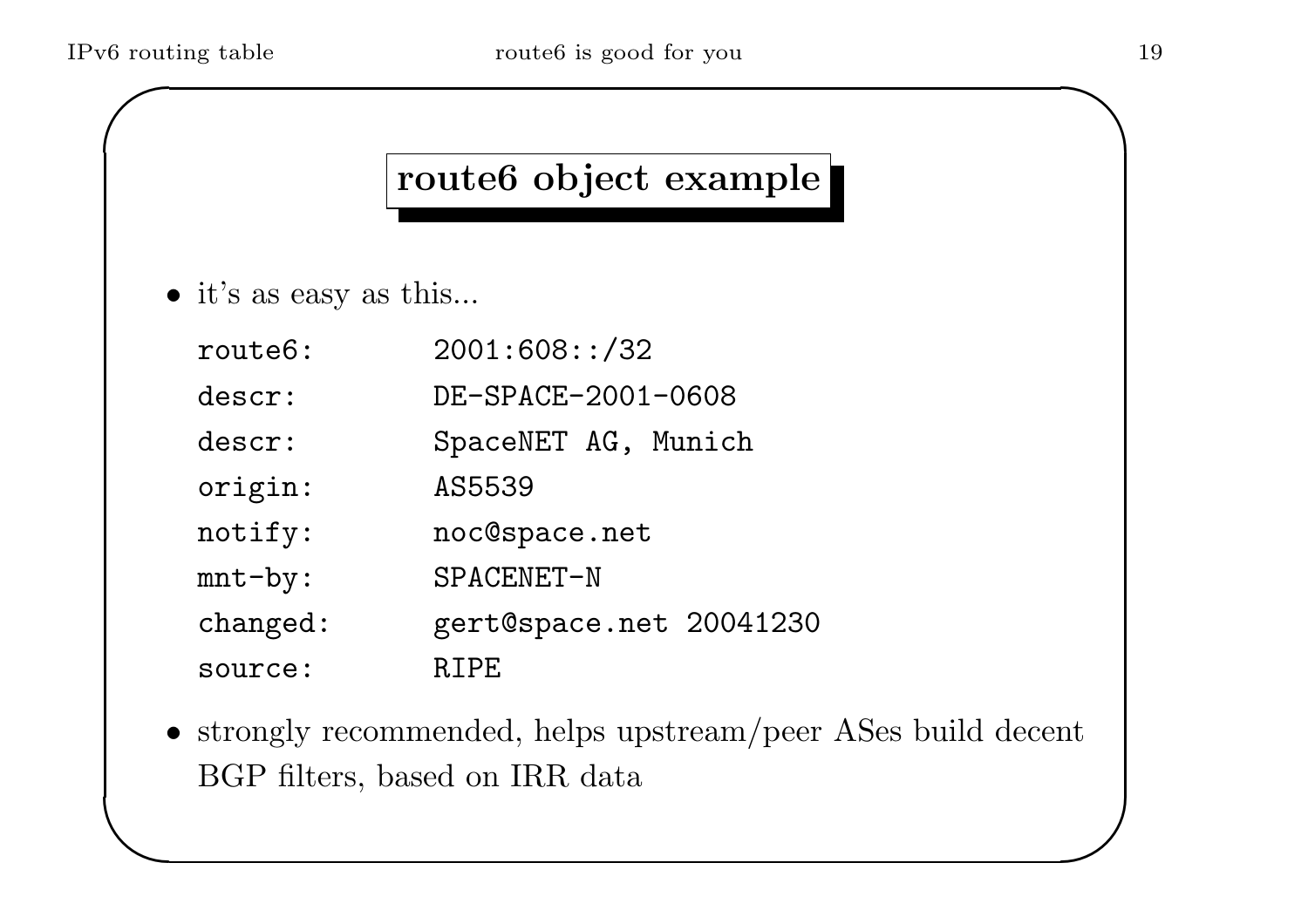### References

- Ghost Route Hunter: http://www.sixxs.net/tools/grh/
- List of IPv6 blocks allocated by the RIRs: http://www.ripe.net/rs/ipv6/stats/index.html
- MIPP (minimum peering policy) project: http://ip6.de.easynet.net/ipv6-minimum-peering.txt
- IPv6 sample prefix filter page http://www.space.net/˜gert/RIPE/ipv6-filters.html
- $\overline{\phantom{a}}$ • Slides are available at: http://www.space.net/˜gert/RIPE/R53-v6-table/

 $\overline{\phantom{0}}$